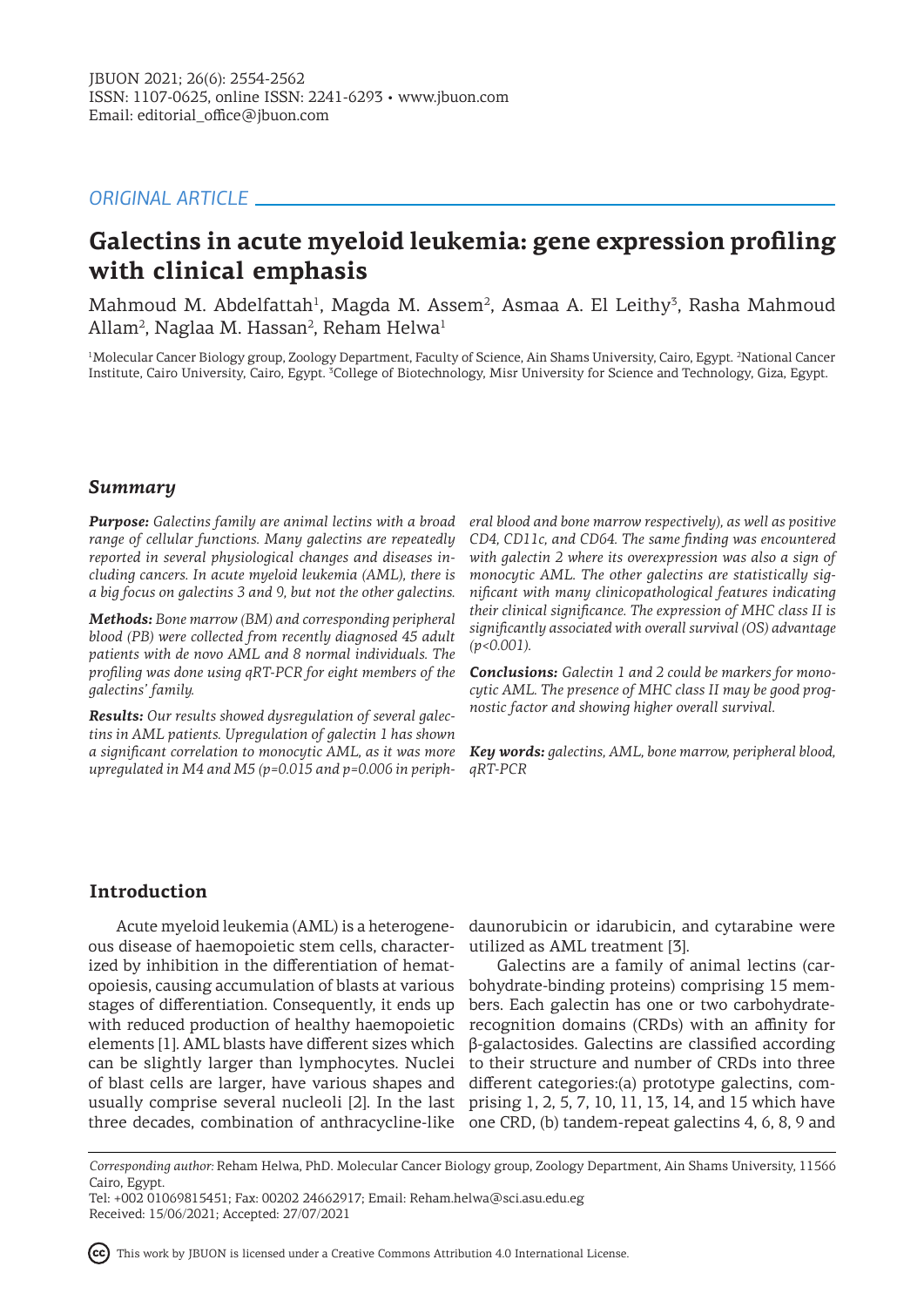12 which contain two homologous CRDs connected by linker domains, within a single polypeptide and (c) chimeric type (galectin 3) which consists of one CRD linked to a non-lectin N-terminal domain [4]. Galectins are involved in several cellular functions including cell signaling, proliferation, migration, apoptosis and cancer progression [5].

Our study was carried out to investigate the dysregulation of galectins expression in bone marrow and corresponding peripheral blood samples of AML diagnosed patients and correlating them to clinicopathologic data.

### **Methods**

### *Study hypothesis*

This study was based on two previous projects. The original hypothesis was to investigate galectin 4 and its expression in peripheral blood to track any interaction with red blood cells as investigated *in vitro* [6]. Also, the present work was scheduled to get more information about galectins in bone marrow (BM) of AML patients after our previous findings in peripheral blood [7].

Before starting this project, ten random peripheral blood samples of different hematologic cancers were collected. Then, the immunostaining of galectin-4 was performed as described previously [6] (Supplementary Figure S1). Interestingly, a different range of galectin 4 upregulation was recorded in six out of ten patients conferring a potential role of galectin(s) in the peripheral blood of hematologic malignancies.

As it is very expensive to track the protein level we investigated the mRNA of galectins-related in AML patients utilizing qRT-PCR technology and correlate the expression with clinical data.

### *Patients and samples*

BM and corresponding peripheral blood (PB) were collected from 45 adult patients (16 females and 29 males) with the average age of 41.5 years diagnosed with *de novo* AML in the National Cancer Institute (NCI), Cairo University (CU). All patients were classified morphologically and immunologically (Table 1). From each patient or their legal guardians, written informed consent was signed. Our study was approved by the ethical committee of the National Cancer Institute Cairo University (201617027-4). BM and PB samples were also collected from 8 healthy volunteers. The eight normal samples were from the same hospital and included patients with negative cancer results or volunteers for BM transplantation.

### *RNA purification and qRT-PCR*

Total RNA purification from BM and PB was performed using TRIZOL reagent (Life Technologies). cDNA synthesized was performed using the High-Capacity cDNA Reverse Transcription Kit. PCR was performed for Galectins 1, 2, 3, 4, 8, 9, 12, and 13 and GAPDH genes using specific primers (Supplementary Table S1). The CT (cycle threshold) values were collected and normal-

ized to a house keeping gene (GAPDH). 2<sup>-ΔΔCT</sup> was used to calculate the relative fold changes in comparison to normal individuals.

### *Statistics*

Statistical analyses were carried out using IBM SPSS version 24. Mann-Whitney/Kruskal Wallis statistical tests were performed for the expression data across the different clinical subgroups of patients. Overall survival in patients' group were calculated using the Kaplan-Meier method.

| Table 1. Clinicopathologic parameters of the investigated |  |
|-----------------------------------------------------------|--|
| AML cohort                                                |  |

| Parameter                     | n (%)     |           |
|-------------------------------|-----------|-----------|
| Gender                        |           |           |
| Male                          | 29 (64.4) |           |
| Female                        | 16 (35.6) |           |
| Diagnosis                     |           |           |
| M1                            | 7(15.9)   |           |
| M <sub>2</sub>                | 20 (45.5) |           |
| M4                            | 11 (25)   |           |
| M <sub>5</sub>                | 6(13.6)   |           |
| Age (years)                   |           |           |
| $\leq$ 42 (median value)      | 23 (51.1) |           |
| >42 (median value)            | 22 (48.9) |           |
| FLT3 (ITD)                    |           |           |
| Wild                          | 34 (85)   |           |
| Mutant                        | 6(15)     |           |
| FLT3 (TKD 835)                |           |           |
| Wild                          | 37 (94.4) |           |
| Mutant                        | 2(5.1)    |           |
| Cytogenetics                  |           |           |
| $t(8;21)$ -ve, Inv $(16)$ -ve | 18 (78.3) |           |
| $t(8;21)+ve$ , Inv(16) -ve    | 2(8.7)    |           |
| $t(8;21)$ -ve, Inv(16) +ve    | 3(13.0)   |           |
| <b>IPT</b>                    | Present   | Absent    |
| CD34                          | 25(62.5)  | 15 (37.5) |
| CD117                         | 29 (72.5) | 11 (27.5) |
| CD19                          | 3(7.5)    | 37 (92.5) |
| CD22                          | 1(2.5)    | 39 (97.5) |
| CD <sub>16</sub>              | 1(2.5)    | 39 (97.5) |
| CD7                           | 1(2.5)    | 39 (97.5) |
| CD56                          | 5(12.5)   | 35 (87.5) |
| CD64                          | 14 (35)   | 26 (65)   |
| CD4                           | 7(17.5)   | 33 (82.5) |
| C <sub>D</sub> 8              | 1(2.5)    | 39 (97.5) |
| CD11c                         | 9(22.5)   | 31 (77.5) |
| CD <sub>14</sub>              | 7 (17.5)  | 33 (82.5) |
| CD20                          | 1(2.5)    | 39 (97.5) |
| CD61                          | 1(2.5)    | 39 (97.5) |
| MHC CLASS II                  | 29 (64.4) | 11 (24.4) |
| Splenomegaly                  | 8(17.8)   | 37 (82.2) |
| Hepatomegaly                  | 13 (28.9) | 32 (71.1) |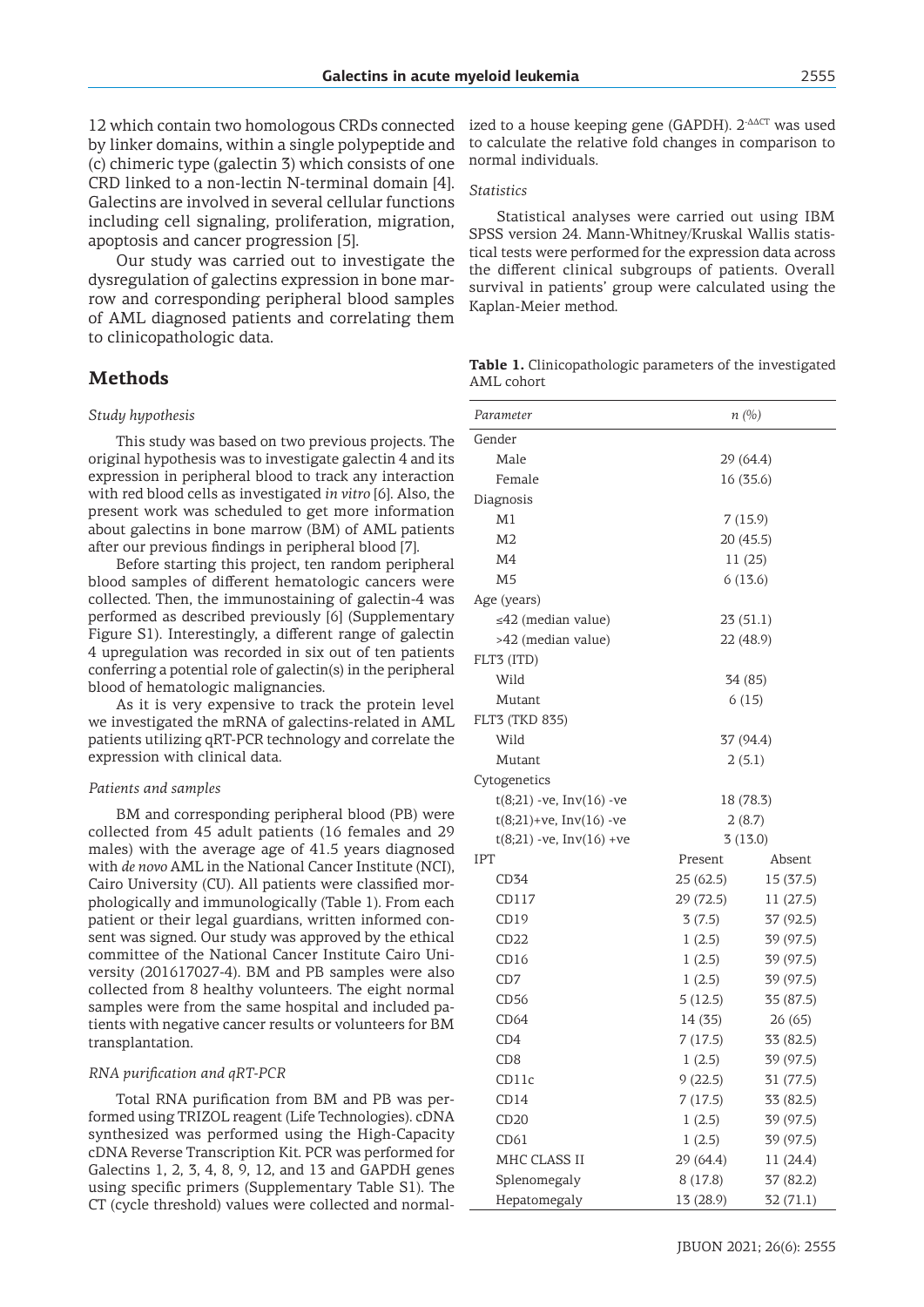# **Results**

#### *Galectins expression in AML*

The profiling of eight members of the galectin's family in PB cells and BM of AML patients compared to normal individuals was performed. A cut off value of 4 for fold change was considered, and data between 4 and -4 were considered as normal expression. Above and below 4-fold change, the gene expression was considered dysregulated.

In PB, *LAGALS3* expression exhibited the most downregulation in 73.3% of patients, followed by *LAGALS2* and *LAGALS12* in 42.2%, then *LAGALS13* with 28.8%, then *LAGALS8* with 15.5%, then *LAGALS9* with 13.3%, then *LAGALS1* 8.8% and then *LAGALS4* with 6.66%. Accordingly, galectin 4 exhibited the most up-regulation in PB with 60%.

In BM cells *LAGALS3* also exhibited the most downregulation in 62.2%, followed by *LAGALS2* in 31.1%, then *LAGALS13* in 13.3%, then *LAGALS9* in 6.6%, then *LAGALS12* in 4.4%, then *LAGALS1* and *LAGALS4* in 2.2%, and *LAGALS8* with no downregulation (Figure 1).

### *Galectin expression and clinicopathologic data*

The expression of each of the eight selected galectins was compared to all of clinical characteristics for each patient's BM and PB samples. Mann Whitney/Kruskal Wallis statistical tests were performed for the expression data across the different clinical subgroups of patients (Table 2).

In PB we found a statistically significant association between the expression of *LGALS1* and FAB (French–American–British classification of acute myeloid leukemia), and higher expression was associated with M4 and M5 (p=0.015). Also, galectin 1 was found to be significantly related with different surface antigens as follows: higher expression was accompanied with positive CD64 (p=0.015), the presence of CD4  $(p=0.011)$ , CD14  $(p=0.018)$ and CD11c (p=0.003). Furthermore, higher regulation was associated with positive MHC class II (p=0.030) (Figure 2).

In BM cells, *LGALS1* was statistically significant with FAB classification of AML, and higher expression was associated with M4 and M5 (p=0.006). Also, the upregulation was associated with the presence of CD4 (p=0.038) and CD11c (p=0.011) (Figure 2).





**Figure 1.** Galectin's expression pattern in AML patients. Histograms are showing the percentage of patients exhibiting dysregulation in galectins in peripheral blood and bone marrow.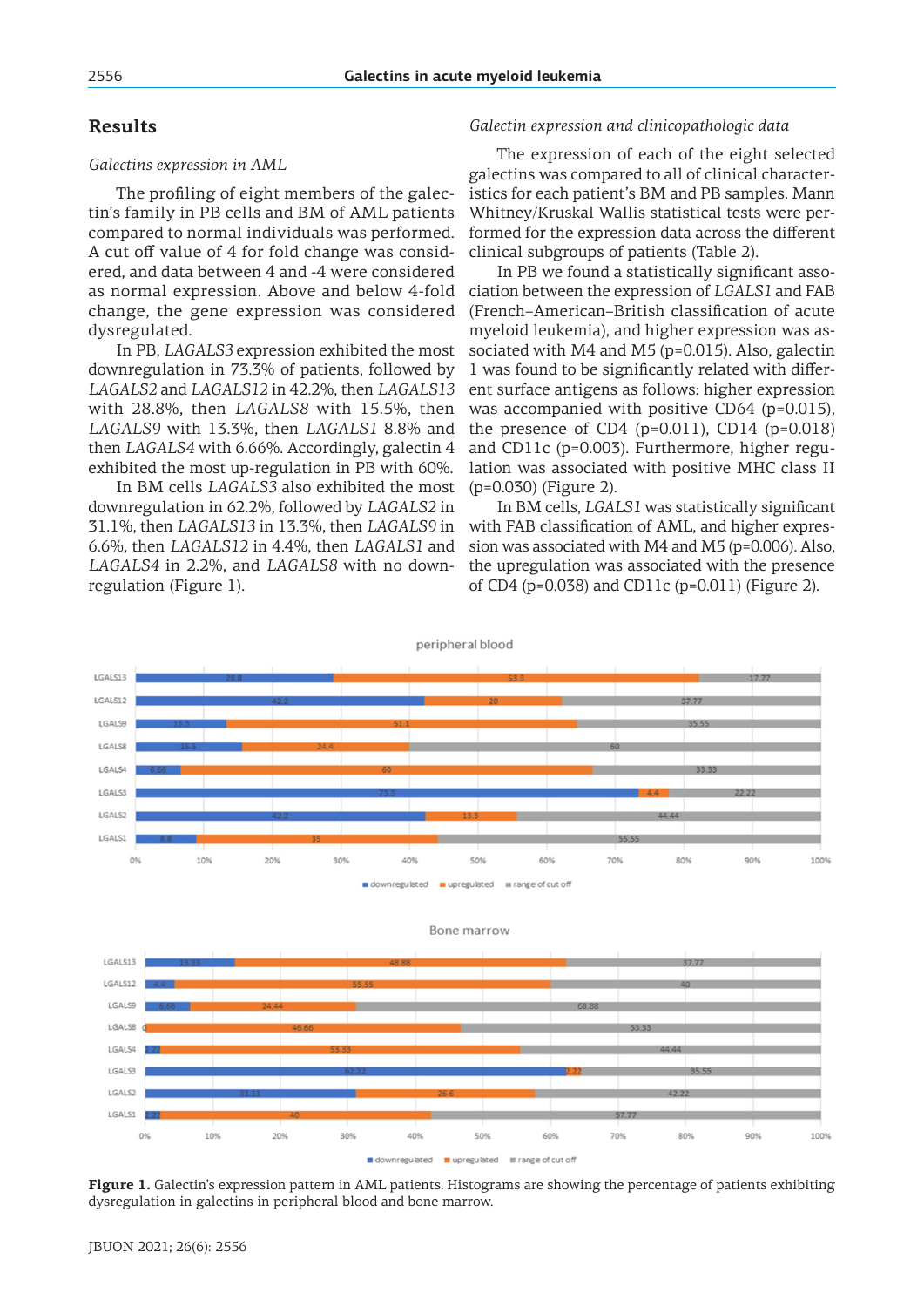| ļ                                                                                                                                                                                                                                                                                                                                                                                                                                                                                    |
|--------------------------------------------------------------------------------------------------------------------------------------------------------------------------------------------------------------------------------------------------------------------------------------------------------------------------------------------------------------------------------------------------------------------------------------------------------------------------------------|
| l<br>$\frac{1}{2}$                                                                                                                                                                                                                                                                                                                                                                                                                                                                   |
|                                                                                                                                                                                                                                                                                                                                                                                                                                                                                      |
|                                                                                                                                                                                                                                                                                                                                                                                                                                                                                      |
| ١                                                                                                                                                                                                                                                                                                                                                                                                                                                                                    |
|                                                                                                                                                                                                                                                                                                                                                                                                                                                                                      |
| <b>.<br/>.<br/>.</b>                                                                                                                                                                                                                                                                                                                                                                                                                                                                 |
|                                                                                                                                                                                                                                                                                                                                                                                                                                                                                      |
|                                                                                                                                                                                                                                                                                                                                                                                                                                                                                      |
| ٔ,                                                                                                                                                                                                                                                                                                                                                                                                                                                                                   |
| $\begin{array}{cccccccc}\n & \multicolumn{1}{c}\n & \multicolumn{1}{c}\n & \multicolumn{1}{c}\n & \multicolumn{1}{c}\n & \multicolumn{1}{c}\n & \multicolumn{1}{c}\n & \multicolumn{1}{c}\n & \multicolumn{1}{c}\n & \multicolumn{1}{c}\n & \multicolumn{1}{c}\n & \multicolumn{1}{c}\n & \multicolumn{1}{c}\n & \multicolumn{1}{c}\n & \multicolumn{1}{c}\n & \multicolumn{1}{c}\n & \multicolumn{1}{c}\n & \multicolumn{1}{c}\n & \multicolumn{1}{c}\n & \multicolumn{1}{c}\n & \$ |
| i<br>l                                                                                                                                                                                                                                                                                                                                                                                                                                                                               |
| ì                                                                                                                                                                                                                                                                                                                                                                                                                                                                                    |
| Table<br>$\vdots$<br>Ė<br>I                                                                                                                                                                                                                                                                                                                                                                                                                                                          |

| Clinical data             |       | GAL <sub>1</sub> | GAL2             |                 | GAL3           |       | GAL <sub>4</sub> |       | GA <sub>8</sub> |       | GAL9  |       | GAL12 |                | GAL13 |       |
|---------------------------|-------|------------------|------------------|-----------------|----------------|-------|------------------|-------|-----------------|-------|-------|-------|-------|----------------|-------|-------|
|                           | BM    | P <sub>B</sub>   | BM               | ΡB              | BМ             | PB    | BM               | PB    | BМ              | PB    | BM    | PB    | BМ    | P <sub>B</sub> | BM    | PB    |
| Gender                    | 0.2   | 0.943            | 0.079            | 0.291           | 0.107          | 0.177 | 0.602            | 0.776 | 0.477           | 0.420 | 0.53  | 0.602 | 0.514 | 0.387          | 0.934 | 0.868 |
| Age                       | 0.577 | 0.542            | 0.114            | 0.128           | 0.28           | 0.858 | 0.856            | 0.290 | 0.716           | 0.982 | 0.724 | 0.699 | 0.562 | 0.617          | 0.856 | 0.471 |
| Diagnosis (M1-M2-M4-M5)   | 0.024 | 0.103            | 0.061            | 0.055           | 0.122          | 0.075 | 0.474            | 0.209 | 0.404           | 0.571 | 0.847 | 0.671 | 0.051 | 0.750          | 0.036 | 0.212 |
| Diagnosis (M1+M2)/(M4+M5) | 0.006 | 0.015            | 0.007            | 0.008           | 0.027          | 0.012 | 0.492            | 0.159 | 0.341           | 0.462 | 0.386 | 0.368 | 0.656 | 0.294          | 0.621 | 0.159 |
| Initial BM%               | 0.301 | 0.733            | 0.8              | 0.233           | 0.401          | 0.440 |                  | 0.594 | 0.666           | 0.601 | 0.767 | 0.351 | 0.524 | 0.082          | 0.682 | 0.900 |
| FLT3 (ITD)                | 0.161 | 0.520            | 0.52             | 0.747           | 0.191          | 0.820 | 0.596            | 0.880 | 0.344           | 0.449 | 0.075 | 0.636 | 0.344 | 0.185          | 0.94  | 0.791 |
| FLT3 (TKD 835)            | 0.524 | 0.445            | 0.34             | $\circ$<br>0.61 | 0.924          | 1.000 | 0.849            | 0.874 | 0.702           | 0.340 | 0.339 | 0.949 | 0.524 | 0.111          | 0.799 | 0.750 |
| Cytogenetics (Inv16)      | 0.423 | 0.365            | 0.01             | 0.174           | 0.098          | 0.500 | 0.698            | 0.940 | 0.482           | 0.922 | 0.048 | 0.530 | 0.856 | 0.419          | 0.655 | 0.610 |
| CD34                      | 0.52  | 1.000            | 0.922            | 0.769           | 0.685          | 0.567 | 0.989            | 0.321 | 0.15            | 0.328 | 0.706 | 0.706 | 0.349 | 0.823          | 0.349 | 0.317 |
| CD117                     | 0.126 | 0.062            | 0.94             | დ<br>0.17       | 0.348          | 0.188 | 0.844            | 0.047 | 0.639           | 0.060 | 0.844 | 0.209 | 0.458 | 0.220          | 0.55  | 0.317 |
| CD19                      | 0.174 | 0.317            | 0.7              | 0.292           | 0.898          | 0.342 | 0.208            | 0.681 | 0.248           | 0.980 | 0.898 | 0.939 | 0.59  | 0.369          | 0.662 | 0.369 |
| CD22                      | 0.129 | 0.516            | 0.319            | 0.209           | 0.516          | 0.516 | 0.209            | 0.573 | 0.179           | 0.209 | 0.109 | 0.516 | 0.129 | 0.573          | 0.13  | 0.153 |
| CD16                      | 0.129 | 0.242            | 0.461            | 0.634           | 0.386          | 0.897 | 0.829            | 0.279 | 0.319           | 0.829 | 0.462 | 0.319 | 0.829 | 0.897          | 0.319 | 0.897 |
| CD7                       | 0.662 | 0.397            | 0.208            | 0.626           | $\overline{a}$ | 0.085 | 0.7              | 0.130 | 0.857           | 0.898 | 0.739 | 0.739 | 0.626 | 0.898          | 0.426 | 0.397 |
| CD56                      | 0.919 | 0.683            | 0.698            | 0.728           | 0.668          | 0.500 | 0.951            | 0.581 | 0.951           | 0.984 | 0.553 | 0.581 | 0.487 | 0.379          | 0.474 | 0.838 |
| CD64                      | 0.207 | 0.015            | 0.092            | 0.047           | 0.239          | 0.084 | 0.755            | 0.788 | 0.533           | 0.660 | 0.821 | 0.228 | 0.223 | 0.788          | 0.148 | 0.321 |
| CD4                       | 0.037 | 0.003            | 0.569            | 0.122           | 0.206          | 0.084 | 0.817            | 0.328 | 0.072           | 0.126 | 0.957 | 0.144 | 0.233 | 0.206          | 0.278 | 0.346 |
| CD8                       | 0.091 | 0.109            | 0.386            | 0.762           | 0.153          | 0.319 | 0.363            | 0.319 | 0.634           | 0.762 | 0.634 | 0.697 | 0.573 | 0.697          | 0.897 | 0.634 |
| CD11c                     | 0.011 | 0.003            | 0.003            | 0.006           | 0.016          | 0.089 | 0.549            | 0.030 | 0.264           | 0.384 | 0.356 | 0.582 | 0.278 | 0.250          | 0.808 | 0.884 |
| CD14                      | 0.072 | 0.018            | 0.144            | 0.072           | 0.14           | 0.020 | 0.845            | 0.618 | 0.364           | 0.749 | 0.581 | 0.455 | 0.606 | 0.278          | 0.488 | 0.016 |
| CD20                      | 0.319 | 0.363            | 0.762            | 0.363           | 0.697          | 0.829 | 0.242            | 0.965 | 0.209           | 0.829 | 0.209 | 0.410 | 0.516 | 0.109          | 0.091 | 0.461 |
| CD61                      | 0.319 | 0.363            | 0.762            | 0.363           | 0.697          | 0.829 | 0.242            | 0.965 | 0.209           | 0.829 | 0.209 | 0.829 | 0.516 | 0.109          | 0.091 | 0.461 |
| MHC CLASS II              | 0.13  | 0.030            | 0.289            | 0.041           | 0.130          | 0.099 | 0.774            | 0.030 | 0.683           | 0.220 | 0.555 | 0.042 | 0.617 | 0.025          | 0.916 | 0.639 |
| <b>Blood</b> Group        | 0.953 | 0.310            | $0.\overline{8}$ | 0.481           | 0.427          | 0.467 | 0.238            | 0.591 | 0.867           | 0.937 | 0.449 | 0.302 | 0.432 | 0.853          | 0.306 | 0.803 |
| Splenomegaly              | 0.778 | 0.306            | 0.031            | 0.191           | 0.025          | 0.116 | 0.882            | 0.279 | 0.678           | 0.449 | 0.389 | 0.449 | 0.306 | 0.964          | 0.593 | 0.272 |
| Hepatomegaly              | 0.9   | 0.244            | 0.625            | 0.920           | 0.416          | 0.193 | 0.582            | 0.634 | 0.023           | 0.388 | 0.689 | 0.416 | 0.193 | 0.475          | 0.423 | 0.057 |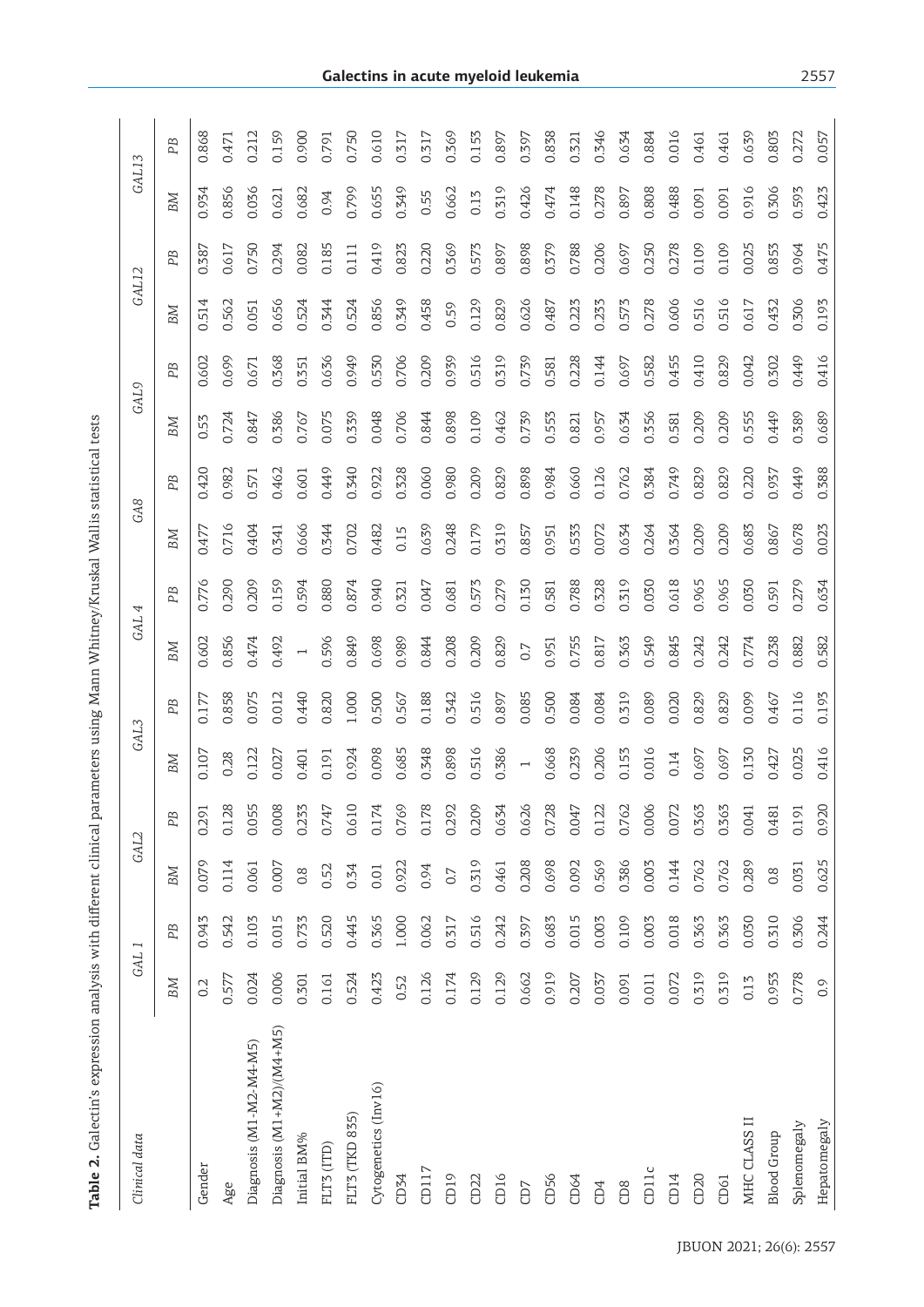In peripheral blood Galectin 2 was statistically significant with FAB classification, and higher expression was associated with M4 and M5 (p=0.008). The higher expression of galectin 2 was also associated with positive CD64 (p=0.047), CD11c  $(p=0.006)$ , and MHC class II ( $p=0.041$ ). In BM cells, galectin 2 was shown to be statistically significant with cytogenetics, and higher expression was associated with the presence of Inv16 (p=0.016). In addition, the mRNA elevation was related to CD11c (p=0.003) and splenomegaly (p=0.031) (Figure 3).

*LGALS3* higher expression was associated with the presence of CD14 (p=0.020) in PB, whereas, in BM, a high level of *LGALS3* was associated with positive CD11c (p=0.016) and splenomegaly (p=0.025).

Positive expression of galectin 4 in peripheral blood was statistically significant with CD117, in which the higher expression was associated with the positive CD117 (p=0.047), CD11c (p=0.030), and MHC class II (p=0.030). Downregulation of galectin 8 in BM was shown to be associated with hepatomegaly (Supplementary Figure S2). Peripheral blood expression of galectin 8 was not affected by the presence of hepatomegaly, also no survival advantage was obtained even when we included the result of the previous cohort.



**Figure 2.** Galectin 1 expression and clinicopathological data in peripheral and bone marrow in AML patients.



**Figure 3.** Galectin 2 transcription is represented as box plots and different clinical data.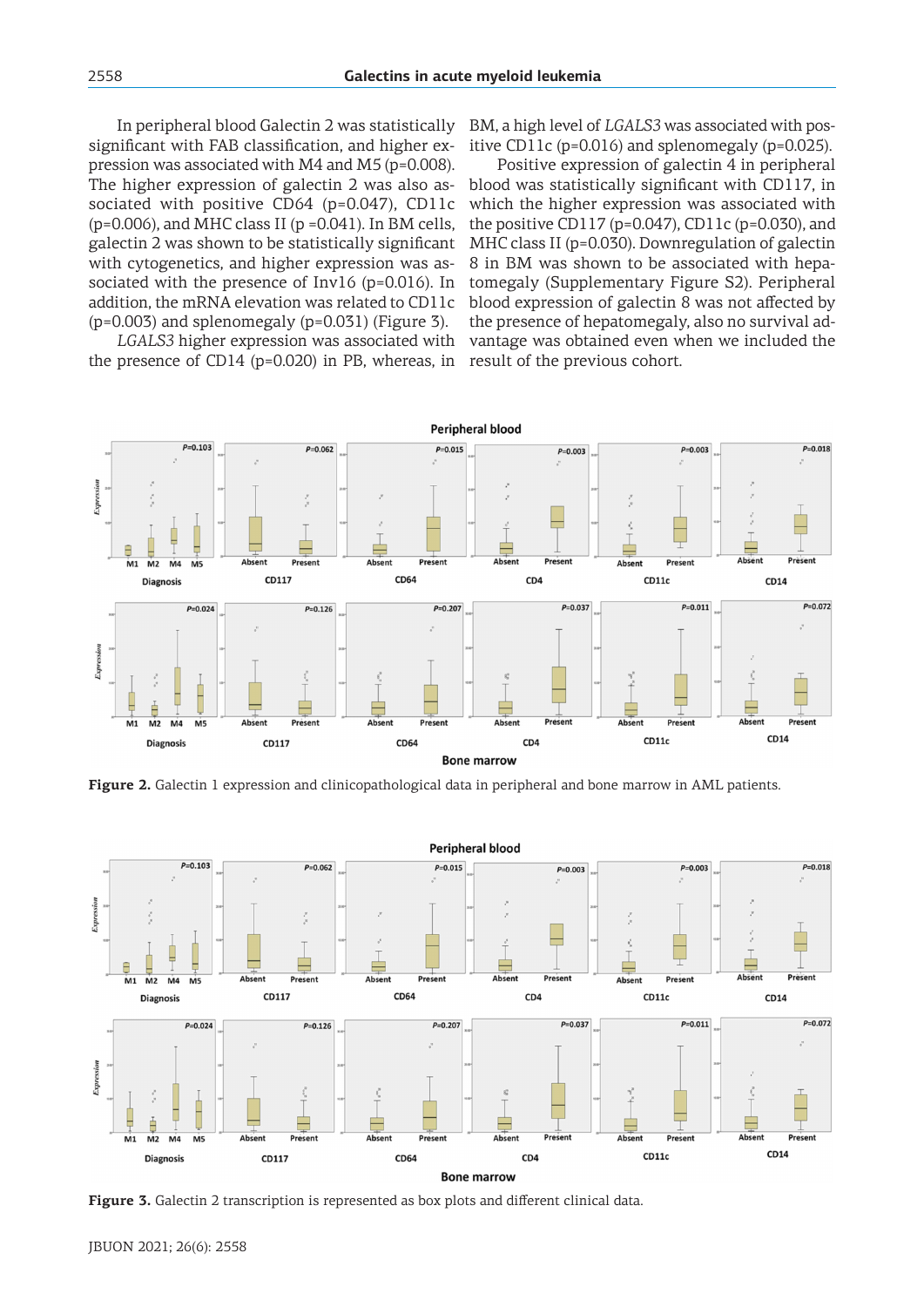Our data show a statically significance association between higher expression of galectin 9 in PB and the presence of MHC class II (p=0.042). In the BM, *LGALS9* was statistically significant with cytogenetic data, in which higher expression was associated with Inv  $(16)$  +ve (p=0.048) as shown in Supplementary Figure S3.

*LGALS12* in PB was statistically significant with MHC class II, where the upregulation of galectin 12 was associated with MHC class II (p=0.025).

In PB, *LGALS13* was significant with CD14, where lower expression was correlated to positive CD14 (p=0.016). In the BM, *LGALS13* was significant with FAB classification (p=0.036).

#### *Spearman Rho correlation analysis*

Correlation analysis was performed for the expression of each galectin in BM and corresponding PB. The expression of each galectin in the BM and peripheral blood was significant except galectins 4, 9, 12. The results are shown in Supplementary Table S2. Also, the ratio of expression fold change in PB/BM was also calculated and compared in different patients' samples as shown in Supplementary Figure S4.

### **Discussion**

AML is more frequently seen in older adults [8]. Around 52% of adult primary AML patients bear non-random chromosomal abnormalities which cause and promote the disease [9]. AML patients with particular cytogenetic abnormalities including inv(16),  $t(9;11)$  and  $t(15;17)$  are associated with longer remission and survival [10]. As stated by National Cancer Registry Program from 2008 to 2011, the incidence of myeloid leukemia in Egypt in patients aged 18 years or more was 26.7/100 000 in men and 33.5/100 000 in women. In females, they constitute 6.5% which is second after breast cancer, while in males are fourth after liver cancer [11].

The present study is a follow-up of a previous work published in 2015 [7] using PB samples only of AML and the result was found in *LGALS4* and *LGALS12*. The higher expression of *LGALS4* has been reported to have significant association with younger AML patients. A statistically significant difference between OS and *LGALS12* gene has been found, and elevation of *LGALS12* was related to higher overall survival.

Hereby, for galectins expression profiling, a different cohort of clinical samples was analyzed as a follow-up study. In our published paper in 2015 [7] the PB samples of AML patients were used. One of these encountered drawbacks in our previous

study was the absence of enough sampling data for each patient since we missed the BM samples and some of the surface antigens data. Hence, here in this study, a new cohort was used, in which PB and BM samples were analyzed for each patient and a healthy individual. In our present study, the expression of most galectins in PB was correlated to the level in the BM, except galectins 4, 9, and 12.

Dysregulation of galectins expression in tumor microenvironment was reported in recent research and indicate important role in cancer. The increased galectin 1 expression has been correlated with many types of cancerous tissues including pancreas, breast, prostate, lymphoma and leukemia. Elevation of galectin 1 is involved in cancer development and progression [12,13]. RAS proteins are proto-oncogene products that transmit signals for cell division to control cellular proliferation, differentiation, cell migration and apoptosis [14]. Galectin 1 interacts with H-Ras-GTP through an interaction between the hydrophobic pocket in galectin 1 and farnesyl group of RAS, enhances the activity of RAS signal which activates increase of cell transformation [15,16]. Galectin 1 is recruited to plasma membrane from cytosol and interacts with H-Ras-GTP increasing the stability of H-Ras-GTP and its membrane association [15].

A single amino acid mutation (L11A) in hydrophobic pocket of galecin 1 results in deactivation of active H-Ras activity [16]. Galectin 1 mediated immunosuppression by T cell apoptosis through its effects on CD4+ and CD8+ [17]. Besides, with its immunosuppressive function, galectin 1 converts vascular endothelial growth factors (VEGFs) and Neuropilin 1 (NRP-1) and promotes the growth of new capillaries (angiogenesis)[18].

Our results have a clear pattern about galectin 1 expression in monocytic AML. The high expression of galectin 1 was found in M4 and M5 (FAB classification). Moreover, the presence of CD4, CD14, CD64 and CD11c is significantly associated with high expression of galectin 1. According to our knowledge, the association of upregulation of galectin 1 and monocytic leukemia is the first time to be reported here. Even though, a larger cohort has to be studied to confirm this association.

Galectin 2 has a single-CRD and primarily expressed in GIT. From the functional point of view, galectin 2 has a pro-apoptotic role on activated T cells depending on intrinsic apoptotic pathways via caspase-3 and caspase-9. The process of apoptosis activation occurs in the absence of binding to the glycoprotein CD3 or CD7 [19]. Galectin 2 expression was shown to be decreased in gastric cancer progression, reflecting a potential tumor suppressive function [21]. In our data here, galectin 2 over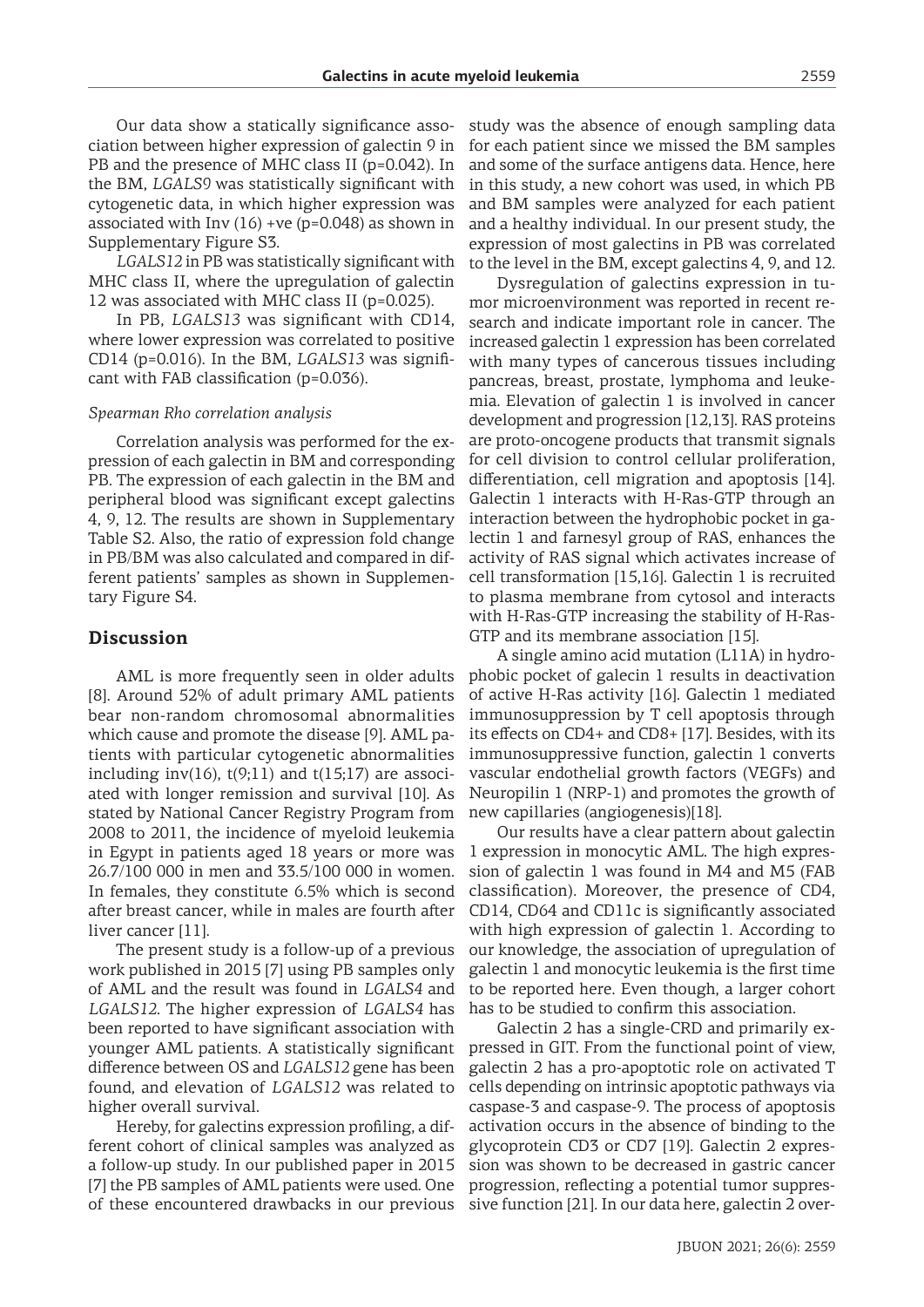expression had an association with the presence of some markers of monocytic AML.

Galectin 3 is the only chimera-type galectin, encoded by *LGALS3* (14q21-22), and is a 29-35KDa. It has a wide range of cellular activities involved in carcinogenesis, invasion and metastasis of several types of cancers including blood cancers [22,23]. Depending on the types of cancer and subcellular localization, galectin 3 could have contradictory influence on cancer development [24]. Overexpression of galectin 3 was repeatedly reported in different cancers to function in tumor progression and metastasis [25-27]. On the other hand, downregulation of galectin 3 was reported in breast [28-30], gastric [31] and prostate cancers [32]. In AML, galectin 3 upregulation was repeatedly reported and indicates a bad prognostic factor [33]. Our finding showed a clear down-expression which implies a good prognostic marker but this was not confirmed by our statistical analysis which could be due to ethnic population and that was the same result of our previous study [7] in ALL. Therapeutic inhibition of galectin 3 was proposed to improve outcome [34].

In 20 out of 45 patients, galectin 4 expression level was higher in peripheral blood than in BM in the same individual. According to a previous study, galectin 4 was increased upon incubation of pancreatic cell line with blood *in vitro* [6]. This elevated level of expression could reflect the role of galectin 4 in tumor cell relapse and interactions with the blood cells in cancer.

Galectin 8 functions in several cellular processes including cell growth, adhesion, spreading and apoptosis [35]. It has a pro-apoptotic effect on activated T cells [36]. The amount of galectin 8 decreased in tumor tissue compared to normal in the colon, pancreas, liver, skin, and larynx. Conversely, galectin 8 increased in breast and remained unchanged in the lung, bladder, kidney, prostate and stomach [37]. In our study galectin 8 didn't show any downregulation and it was upregulated in 64.6% of the patient's samples.

In AML, cells secrete high levels of Tim-3 and its ligand galectin 9 which suppress the activity of NK cells and cytotoxic T cells [38]. Galectin 9 and Tim-3 secretion is induced by mTOR pathway which inhibits the secretion of IL-2 from activated T cells [39]. In our study elevation of galectin 9 in peripheral blood was associated with the presence of MHC class II which strengthens the immunosuppressive function of galectin 9. Interestingly, galectin 9 is more expressed in PB than in BM which could also support its role in PB.

Galectin 12 is expressed in macrophages and effects inflammation and macrophage polarization and activation [40]. *In vitro*, galectin 12 expression has been reported to induce G1 arrest and apoptosis [41]. In our previous study [7] galectin 12 was mostly downregulated and this down expression was found to be associated with lower survival. We didn't get the same result in the present study. Hereby, we found more expression of galectin 12 in BM compared to PB, contrary to galectins 4 and 9.

In the present study the expression of MHC class II on AML blast provided a significant OS advantage (p<0.001) as shown in Supplementary Figure S5. To the best of our knowledge this finding was not reported before, perhaps because MHC class II is involved with better presentation of endogenous antigens to the host immune system. Moreover, here we reported a significant association between the presence of MHC class II on AML blasts and higher expression of galectins 1,2,4,9,12 (p=0.030, p=0.041, p=0.030, p=0.042, p=0.025) in PB expression only, but not when their BM counterparts were considered. Conversely, splenomegaly in our AML cases was significantly associated with higher BM expression of both galectin 2 and 3, but not when their PB expression was considered.

In the present cohort, neither splenomegaly nor hepatomegaly provided any significant survival advantage. Here we showed a significant association between hepatomegaly and both decreased expression of BM galectin 8 (p=0.023) and increased expression of PB galectin 13 (p=0.057) only.

In conclusion, galectins' family is dysregulated in AML. Galectin 1 and 2 could be markers for monocytic AML. Galectin 9 is more upregulated in PB than in the BM of the same patient, reflecting a role in blood. MHC class II is influenced by higher expression of five peripheral blood galectins (1, 2,4,9,12). Inversion 16 is associated with higher BM expression of galectin 2 and higher PB galectin 9. Other galectins are also associated with the presence of different clinical factors. This study and our previous studies emphasize the role of galectins in cancer. A deeper understanding is still needed by investigating a larger cohort.

### **Additional information**

Supplementary Figures and Tables are available at: www.jbuon.com/archive/26-6-C26471- Supplementary-materials.pdf.

## **Conflict of interests**

The authors declare no conflict of interest. Our study was approved ethical committee of national cancer Institute Cairo University.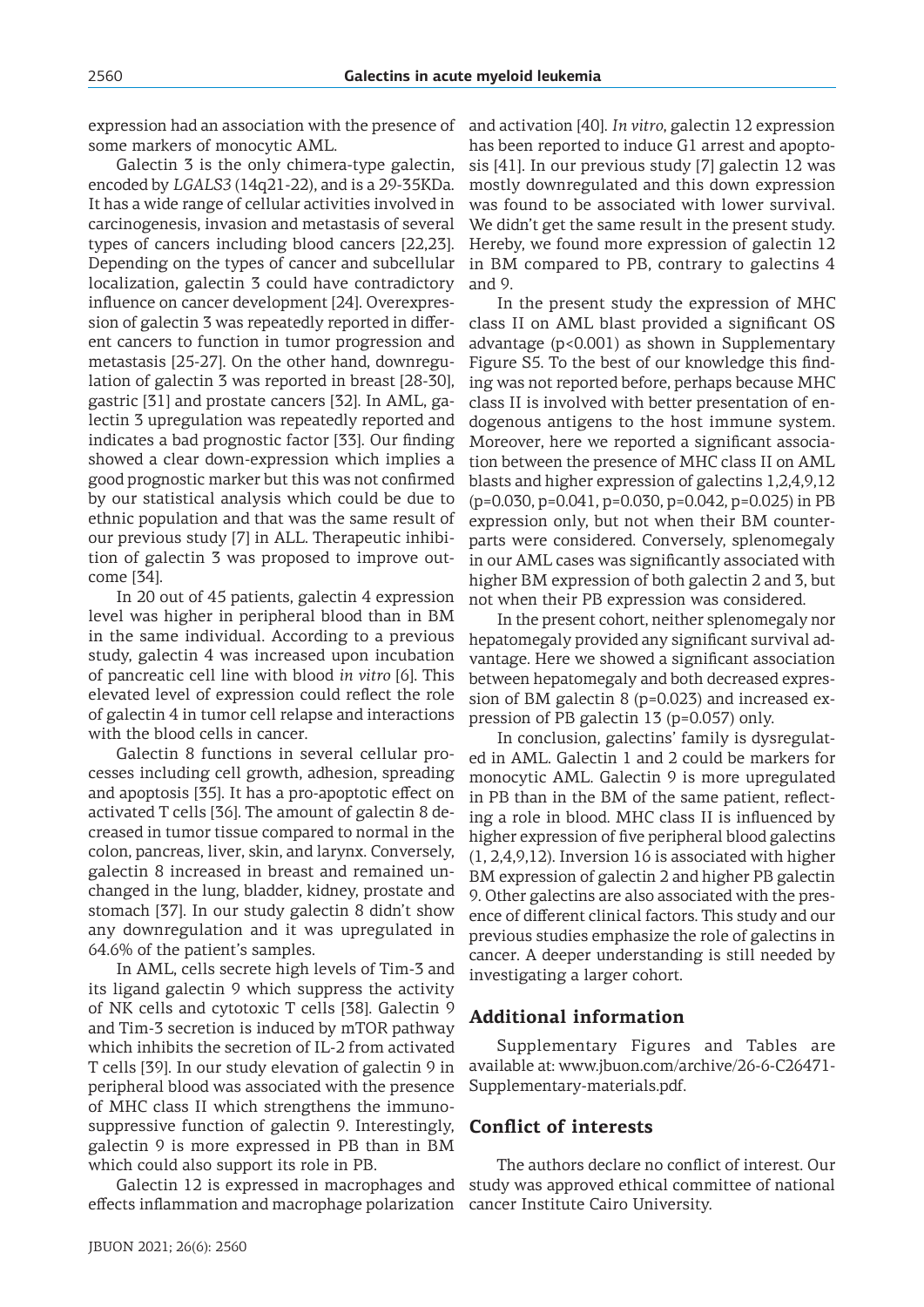## **References**

- 1. Shipley JL, Butera JN. Acute myelogenous leukemia. Exper Hematol 2009;37:649-58.
- 2. Saultz JN, Garzon R. Acute Myeloid Leukemia: A Concise Review. J Clin Med 2016;5:1-17.
- 3. Döhner H, Estey EH, Amadori S et al. Diagnosis and management of acute myeloid leukemia in adults: recommendations from an international expert panel, on behalf of the European LeukemiaNet. Blood 2010;115:453-74.
- 4. Rabinovich GA, Conejo-Garcia JR. Shaping the Immune Landscape in Cancer by Galectin-Driven Regulatory Pathways. J Mol Biol 2016;428:3266-81.
- 5. Yang RY, Rabinovich GA, Liu FT. Galectins: structure, function and therapeutic potential. Expert Rev Molec Med 2008;10:e17.
- 6. Helwa R, Heller A, Knappskog S, Bauer AS. Tumor cells interact with red blood cells via galectin-4 - a short report. Cell Oncol (Dordr) 2017;40:401-9.
- 7. El Leithy AA, Helwa R, Assem MM, Hassan NH. Expression profiling of cancer-related galectins in acute myeloid leukemia. Tumour Biol: 2015;36:7929-39.
- 8. Villela L, Bolaños-Meade J. Acute myeloid leukaemia: optimal management and recent developments. Drugs 2011;71:1537-50.
- 9. Byrd JC, Mrozek K, Dodge RK et al. Pretreatment cytogenetic abnormalities are predictive of induction success, cumulative incidence of relapse, and overall survival in adult patients with de novo acute myeloid leukemia: results from Cancer and Leukemia Group B (CALGB 8461). Blood 2002;100:4325-36.
- 10. Dohner H, Weisdorf DJ, Bloomfield CD. Acute Myeloid Leukemia. N Engl J Med 2015;373:1136-52.
- 11. Ibrahim AS, Khaled HM, Mikhail NN, Baraka H, Kamel H. Cancer incidence in egypt: results of the national population-based cancer registry program. J Cancer Epidemiol 2014;2014:437971-437971.
- 12. Astorgues-Xerri L, Riveiro ME, Tijeras-Raballand A et al. Unraveling galectin-1 as a novel therapeutic target for cancer. Cancer Treatm Rev 2014;40:307-19.
- 13. Gurel Cayir E, Demir L, Varol U et al. Preliminary study of serum Galectin-1 in breast cancer carcinogenesis [Izmir Oncology Group (IZOG) study]. J BUON 2020;25:675-80.
- 14. Colicelli J. Human RAS superfamily proteins and related GTPases. Science's STKE : signal transduction knowledge environment 2004;2004:Re13.
- 15. Paz A, Haklai R, Elad-Sfadia G, Ballan E, Kloog Y. Galectin-1 binds oncogenic H-Ras to mediate Ras membrane anchorage and cell transformation. Oncogene 2001;20:7486-93.
- 16. Belanis L, Plowman SJ, Rotblat B, Hancock JF, Kloog Y. Galectin-1 is a novel structural component and a major regulator of h-ras nanoclusters. Mol Biol Cell 2008;19:1404-14.
- 17. Rotblat B, Niv H, André S, Kaltner H, Gabius H-J, Kloog Y. Galectin-1(L11A) Predicted from a Computed Galectin-1 Farnesyl-Binding Pocket Selectively Inhibits Ras-GTP. Cancer Res 2004;64:3112.
- 18. Banh A, Zhang J, Cao H et al. Tumor Galectin-1 Mediates Tumor Growth and Metastasis through Regulation of T-Cell Apoptosis. Cancer Res 2011;71:4423-31.
- 19. Croci Diego O, Cerliani Juan P, Dalotto-Moreno T et al. Interactions Preserve Angiogenesis in Anti-VEGF Refractory Tumors. Cell 2014;156:744-58.
- 20. Sturm A, Lensch M, André S et al. Human Galectin-2: Novel Inducer of T Cell Apoptosis with Distinct Profile of Caspase Activation. J Immunol 2004;173:3825-37.
- 21. Jung J-H, Kim H-J, Yeom J et al. Lowered expression of galectin-2 is associated with lymph node metastasis in gastric cancer. J Gastroenterol 2012;47:37-48.
- 22. Krzeslak A, Lipinska A. Galectin-3 as a multifunctional protein. Cell Molec Biol Lett 2004;9:305-28.
- 23. Takenaka Y, Fukumori T, Raz A. Galectin-3 and metastasis. Glycoconjugate J 2002;19:543-49.
- 24. Sciacchitano S, Lavra L, Morgante A et al. Galectin-3: One Molecule for an Alphabet of Diseases, from A to Z. Int J Molec Sci 2018;19:1-59.
- 25. Ahmed H, AlSadek DMM. Galectin-3 as a Potential Target to Prevent Cancer Metastasis. Clin Med Insights Oncol 2015;9:113-21.
- 26. Farhad M, Rolig AS, Redmond WL. The role of Galectin-3 in modulating tumor growth and immunosuppression within the tumor microenvironment. Oncoimmunology 2018;7:e1434467-e1434467.
- 27. Iacobini C, Menini S, Pugliese G, Pesce CM. Galectin-3: an emerging all-out player in metabolic disorders and their complications. Glycobiology 2014;25:136-50.
- 28. Idikio H. Galectin-3 expression in human breast carcinoma: correlation with cancer histologic grade. Int J Oncol 1998;12:1287-90.
- 29. Shekhar MP, Nangia-Makker P, Tait L, Miller F, Raz A. Alterations in galectin-3 expression and distribution correlate with breast cancer progression: functional analysis of galectin-3 in breast epithelial-endothelial interactions. Am J Pathol 2004;165:1931-41.
- 30. Yamaki S, Fujii T, Yajima R et al. Clinicopathological significance of decreased galectin-3 expression and the long-term prognosis in patients with breast cancer. Surgery Today 2013;43:901-S5.
- 31. Leal MF, Calcagno DQ, Chung J et al. Deregulated expression of annexin-A2 and galectin-3 is associated with metastasis in gastric cancer patients. Clin Experim Med 2015;15:415-20.
- 32. Pacis RA, Pilat MJ, Pienta KJ et al. Decreased galectin-3 expression in prostate cancer. The Prostate 2000;44:118-23.
- 33. Gao N, Yu WZ, Guo NJ, Wang XX, Sun JR. Clinical significance of galectin-3 in patients with adult acute myeloid leukemia: a retrospective cohort study with long-term follow-up and formulation of risk scoring system. Leukemia Lymphoma 2017;58:1394-1402.
- 34. Samadzadeh Tarighat S, Fei F, Bum-Erdene K, Blanchard H, Groffen J, Heisterkamp N. Galectin-3 Inhibition As a Novel Therapeutic Approach in Acute Lymphoblastic Leukemia (ALL). Blood 2015;126:2047- 2047.